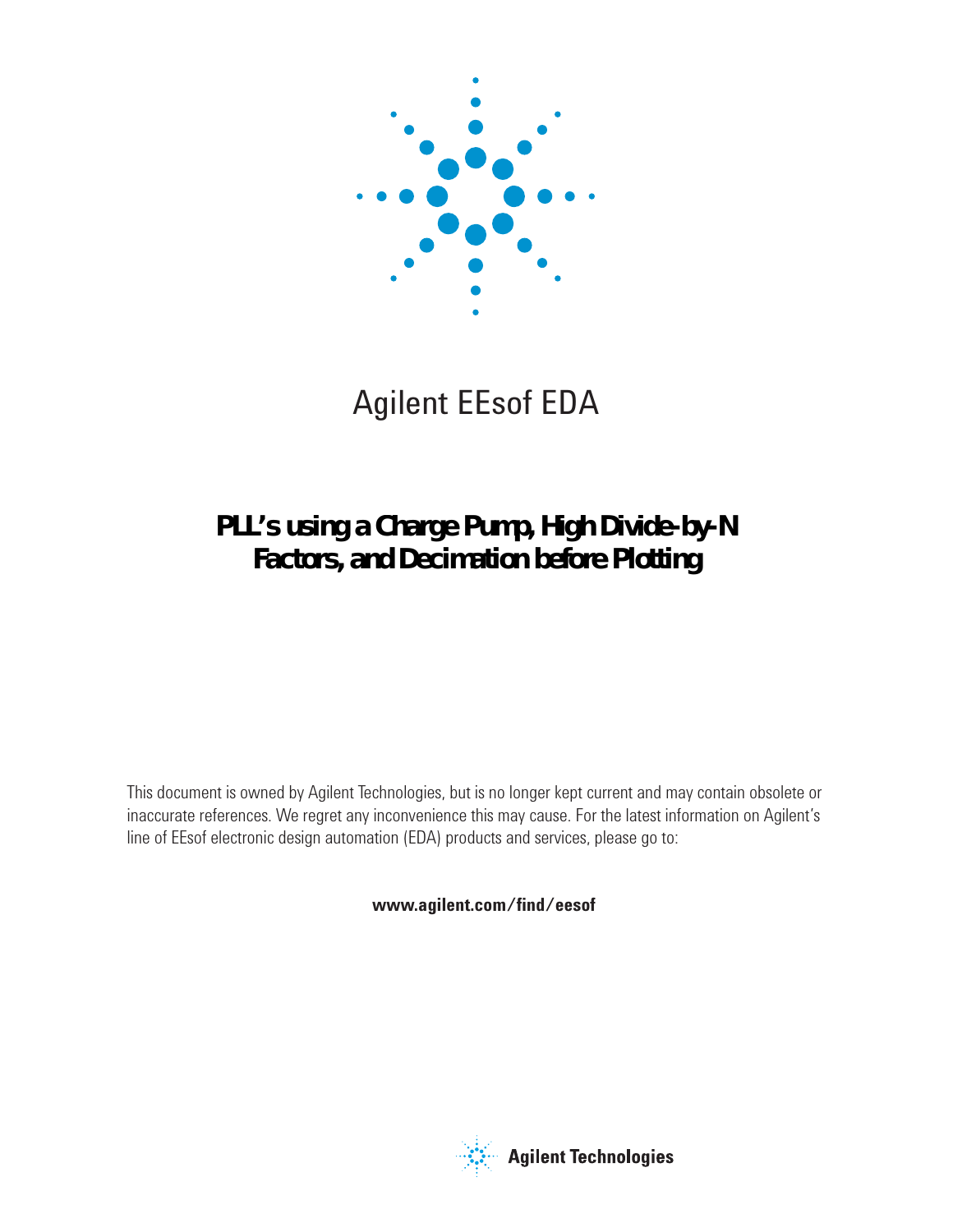

# **Phase Locked Loops (PLL) using a Charge Pump, PLL's with High Divide-by-N Factors, and Decimation Before Plotting**

By Stephen H. Kratzet

## **Introduction**

A spreadsheet approach will be shown for designing a phase locked loop (PLL) that uses a charge pump. Although the spreadsheet is specific to SystemView by ELANIX, it may be used for other PLL systems using a charge pump. In SystemView, PLL's with a high divideby-N factor (greater than  $\sim$ 1000) will result in very long plotting times. In these cases, decimation of the sink data can dramatically speed up the plotting times.

#### **PLL Example 1 -- The Charge Pump**

The 1st example is taken directly from a National Semiconductor application note (**Ref. 1**). **Figure 1** shows what the PLL looks like in SystemView. To simulate the 5.0 ma current sources in the charge pump, two step source tokens are used at the input to the charge pump: +5000 volts and -5000 volts Inside the charge pump, there is a resistor in series with each of the 5000 volt inputs. Each of the series resistors is set to 1.0 e6 ohms.



Figure 1. A divide by 4,500 PLL with a charge pump, followed by a low pass RC filter.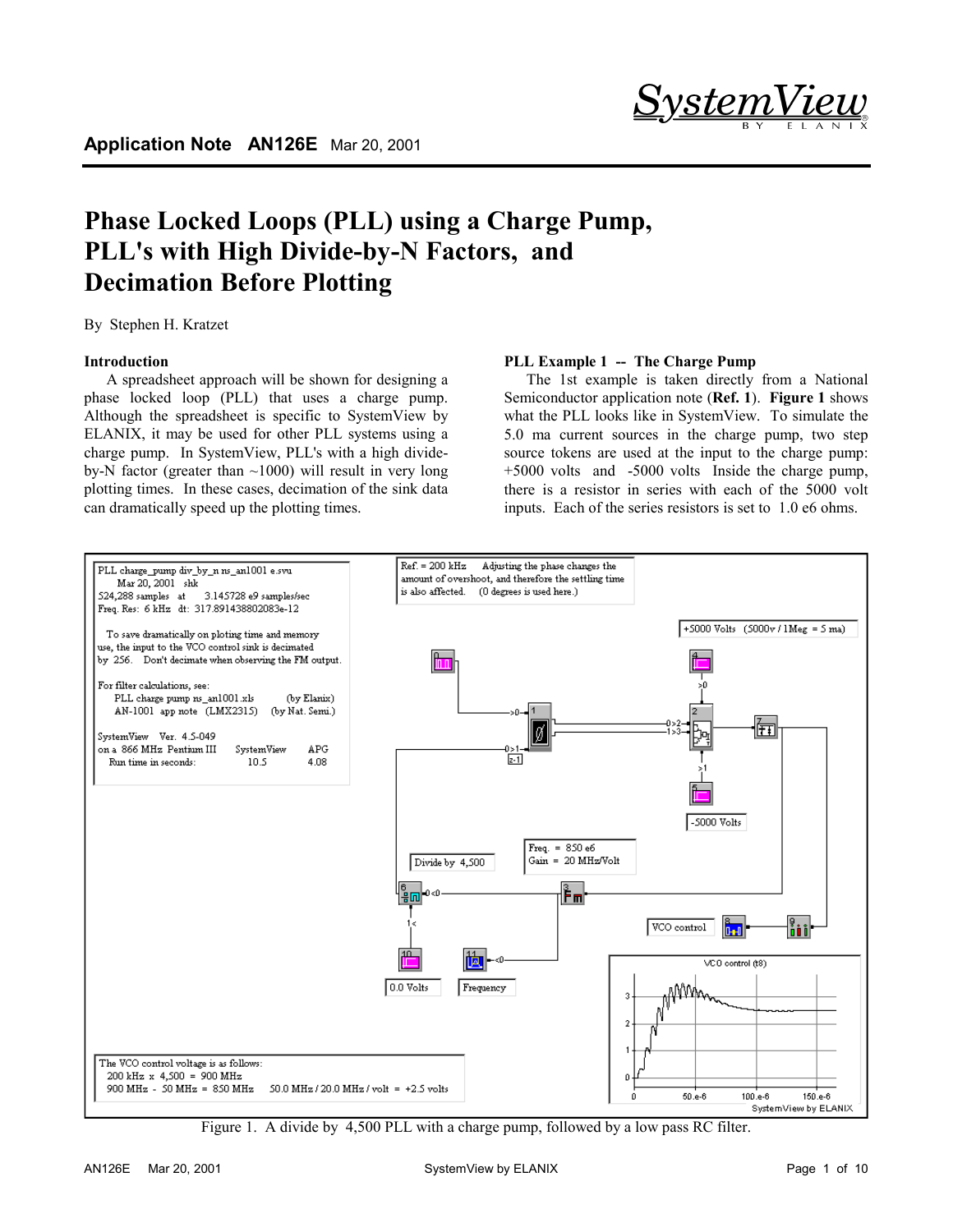Other parameter values can be used for the current source that have almost no effect on the VCO control waveform. A 50.0 volt source with a 10.0 k resistor and a 5.0 volt source with a 1.0 k resistor each worked fine. However, there is a difference in each of the Bode plots for the various voltage/resistor combinations. The -3dB point for the lowpass cutoff frequency tracks the resistor value. When 5000 volts and a 1.0 Meg resistor are used, the lowpass -3dB point is moved far away from the point of inflection in the gain plot.

#### **Charge Pump Filter**

The filter in the charge pump token in (**Figure 2**) is simplified by setting some of the component values to near zero or infinity. The SystemView charge-pump circuit consists of an external voltage applied to an input resistor, followed by an R/C filter.



Figure 3. The select circuit condition window.

Again, the combination of an external voltage applied to the input resistor, is the current source for the SystemView model. To see the Bode plot of this token, select the "Closed (top switch), Open (bottom switch), Input 0 (top input)" circuit condition (**Figure 3**). The resulting Bode plot in **Figure 4** shows a local peak in the phase plot at 15.9 kHz (the gain plots' point of inflection).

With a real-world part, the voltage excursion inside of the RC\_Cpump would be limited to values between the two limits of the power supply to the chip. This lack of voltage limiting in the SystemView model does not seem to cause any problems because within the PLL, the relatively slowly changing capacitor voltage is inside the control loop. If some sort of voltage limiting is desired, a

partial solution is to use a limit token from the Function library at the output of the RC\_Cpump token. Although the limit token is not used here, its parameters could be set as follows:

| Input Max $(+/- v)$ :  |  |
|------------------------|--|
| Output Max $(+/- v)$ : |  |

#### **Reference Sideband Spur Filter**

 Additional filtering, is done by a RC-PLL token (**Figure 6**) to help in the rejection of the reference sidebands, or spurs. The circuit in **Figure 6** is also simplified by setting some component values to near zero or infinity.

In SystemView, these two filters (charge-pump and spur-filter) are represented by two separate tokens. This means that the two filters are buffered or isolated from each other, and that the RC components don't interact with each other as they do in the circuit in National Semiconductor's app note AN-1001 about the LMX2315. This is not a problem because the cutoff frequencies in the two filters are widely separated. AN-1001 indicates that the pole of the spur filter should be at least 5 times the loop bandwidth. In this example the point of inflection of the gain plot of the charge pump is 15.9 kHz, and the -3 dB cutoff point of the spur filter is 73 kHz (**Figure 5**).



Figure 4. The Bode plot of the charge pump filter. (divide by 4,500)



Figure 5. Bode plot of the sideband spur filter. (divide by 4,500)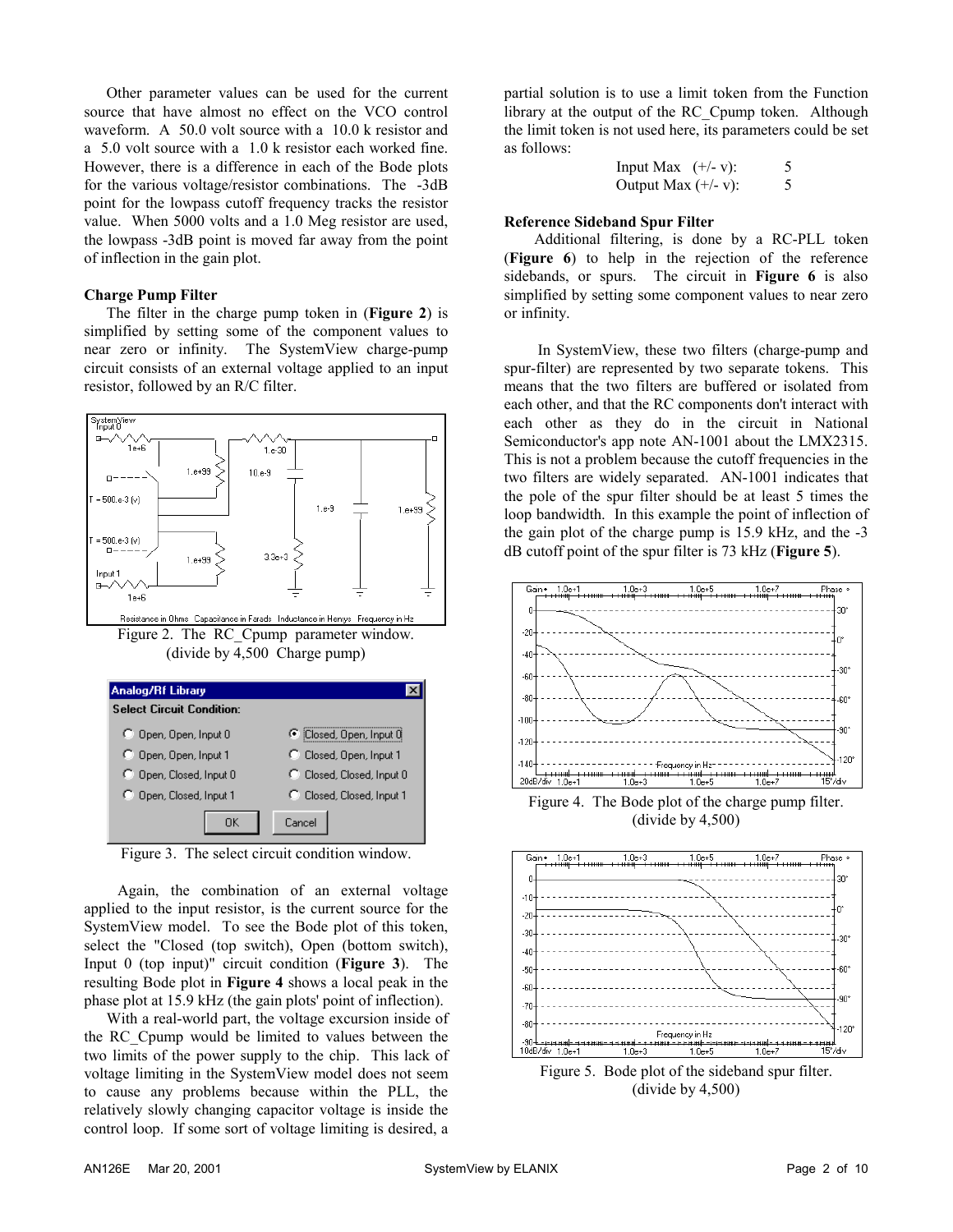

Figure 6. The RC\_PLL parameter window. The 98 pF includes the VCO's 30 pF input cap. (divide by 4,500)

#### **VCO or FM token**

The loop reference is 200 kHz. A division ratio of 4,500 gives a locked in frequency of 900 MHz

(**Figure 7**). The 900 MHz FM token (or VCO) has been set 50 MHz low to 850 MHz. The VCO has a gain of 20 MHz/Volt. Therefore, when locked in the control voltage to the VCO will be 2.5 volts (**Figure 1**).



Figure 7. The 900 MHz frequency out of the FM token in the 1st example. (Scale: 849 e6 to 951 e6, 11 dBm to -61 dBm)

#### **Comm Library Divide by N Token**

In March 1999, the Comm library divide-by-N token was given a 2nd input that is a control that selects one of the following modes of operation:

```
divide-by-N divide-by-N+1
```
In these examples, the control threshold is set above the fixed value of the control input (Step source) to cause the token to always divide-by-N.

In May 1999, the Comm library divide-by-N token was given an additional output signal. The original token always had a 50% duty cycle output with either an even

now provides a logic signal that is not 50% duty cycle for an odd divide factor. The output changes state only on a LOW-to-HIGH transition of the input frequency. Either output may be used in this PLL example.

Application note AN127A describes a dual modulus divider that may be used in place of the Comm library divider.

Each particular divider will produce its own unique initial lock-in waveform when used in a PLL circuit. To minimize the simulation time, the phase of the reference frequency may be adjusted to reduce the initial overshoot, or undershoot of the simulation.

#### **PLL Calculations using a Spreadsheet**

National Semiconductor's application note AN1001 (**Ref. 1**) shows the calculations for the charge pump. A Microsoft Excel<sup>TM</sup> spreadsheet was created to perform similar calculations. (There is a small, disagreement between the Application Information in the data sheet and the spreadsheet, but it is far less than the variation of 5% component values. The difference is apparently due to the spreadsheet carrying the full numerical precision through all the calculations, verses the application note that starts each calculation with a rounded-off number.) The spreadsheet is located at the end of this application note. The SystemView file and spreadsheet are saved as follows:

The 1st example with  $N = 4,500$  is saved as:

PLL charge pump div by n ns\_an1001 e.svu PLL charge pump ns\_an1001.xls

The magnified view in **Figure 8** (using twice as many samples) shows the PLL settling time as about 150 uSec. This is close to the settling time shown in the National Semiconductor app note AN1001, Figure 10. (The SystemView plot seems to have a larger overshoot and smaller undershoot preceding the lock-in.)



Figure 8. A magnified view of the VCO control voltage.

or odd divide number. The additional output connection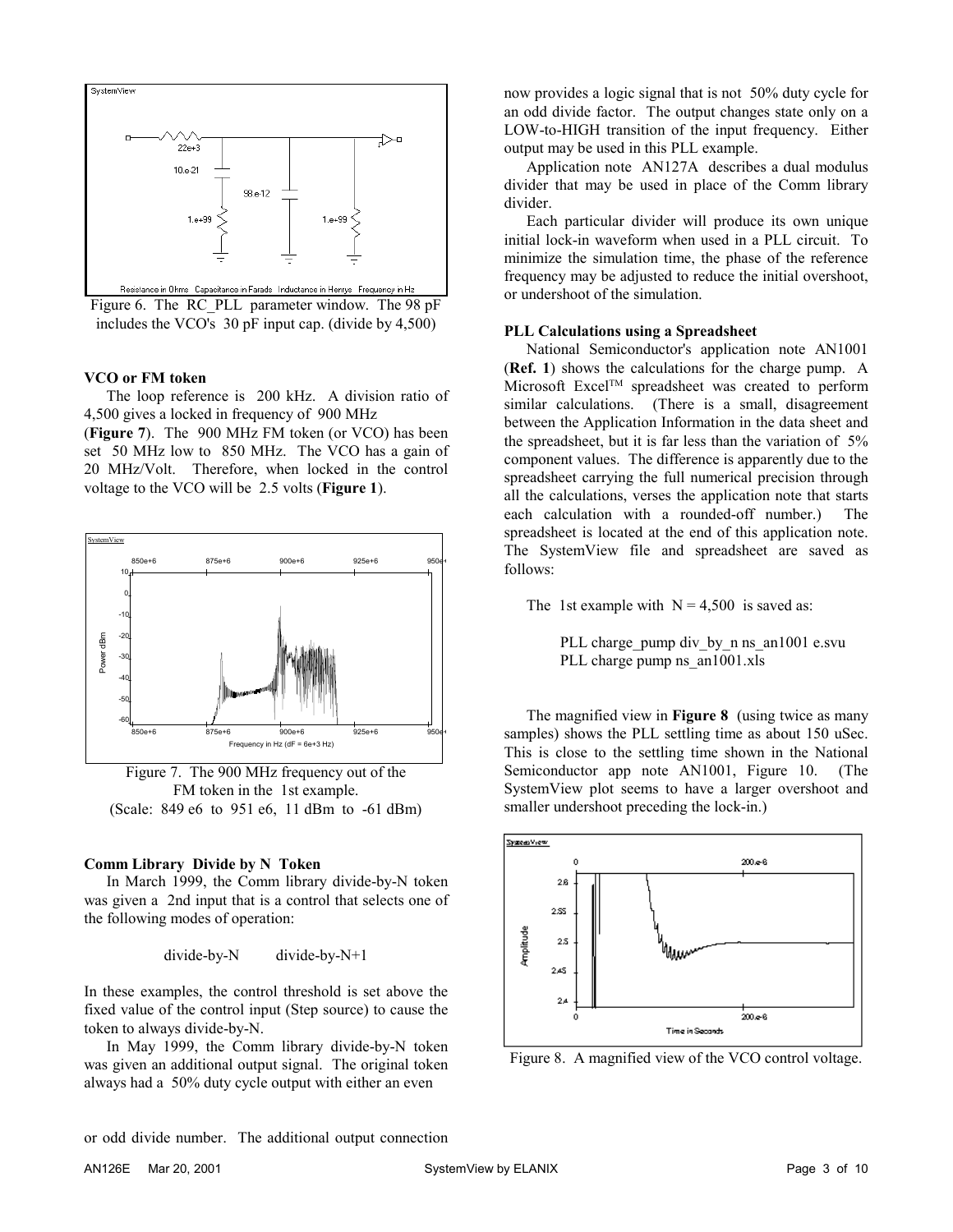#### **The SystemView Voltage Driven Charge-Pump verses a Current-driven Charge-Pump**

The SystemView charge-pump circuit (**Figure 2**) consists of an external voltage applied to an input resistor, followed by two capacitors and a resistor to ground.

1.0 e6 ohms, 10 e-9 F with 3.3e3 ohms in series, 1.0e-9 F

The external voltage applied to the input resistor, is the current source for the SystemView model.

In National Semiconductor's application note (Page 2, Figure 3) the charge-pump circuit has the same two capacitors and a resistor to ground, but there is no input resistor or voltage source. This is because National Semiconductor's 2nd order filter is driven by a current source,  $"D<sub>0</sub>"$ . The two different circuits give almost exactly the same answer. However, the Bode plots for the two circuits will be different because of the extra input resistor in the SystemView model, (or the missing input resistor in the current mode model.)

#### **Decimating Sink Data**

Notice that the system in **Figure 1** has the output of the filter decimated by 256 before it is applied too the sink for viewing. This allows the full plot to appear in the

*Real Time* sink. Without the decimation the plotting time would take many minutes as the computer software prepares hard disk space for the 524,288 samples. Also, with the 256 decimation the system run time is about 6% faster and the plotting time is very rapid.

Decimation can't always be used. In each system, the signal at the FM token is about 900 MHz. Since the system sample rate is 3,145,728,000 samples/sec, even a decimation by 2 will violate the Nyquist rule for sampled systems. (The system sample rate should be at least twice the signals rate.)

#### **PLL Example 2**

The 2nd PLL example with a divide factor of 35,440 is shown in **Figure 9**. National Semiconductor's data sheet for the LMX1511 (**Ref. 2**) shows the calculations for the charge pump. A 2nd Microsoft Excel<sup>TM</sup> spreadsheet was created to perform similar calculations. (Again, there is a small, disagreement between the Application Information in the data sheet and the spreadsheet.)

The 2nd example with  $N = 35,440$  is saved as:

PLL charge pump div by n ns\_ds1995 e.svu PLL charge pump ns\_ds1995.xls



Figure 9. The divide by 35,440 PLL example with a charge pump, followed by a low pass RC filter.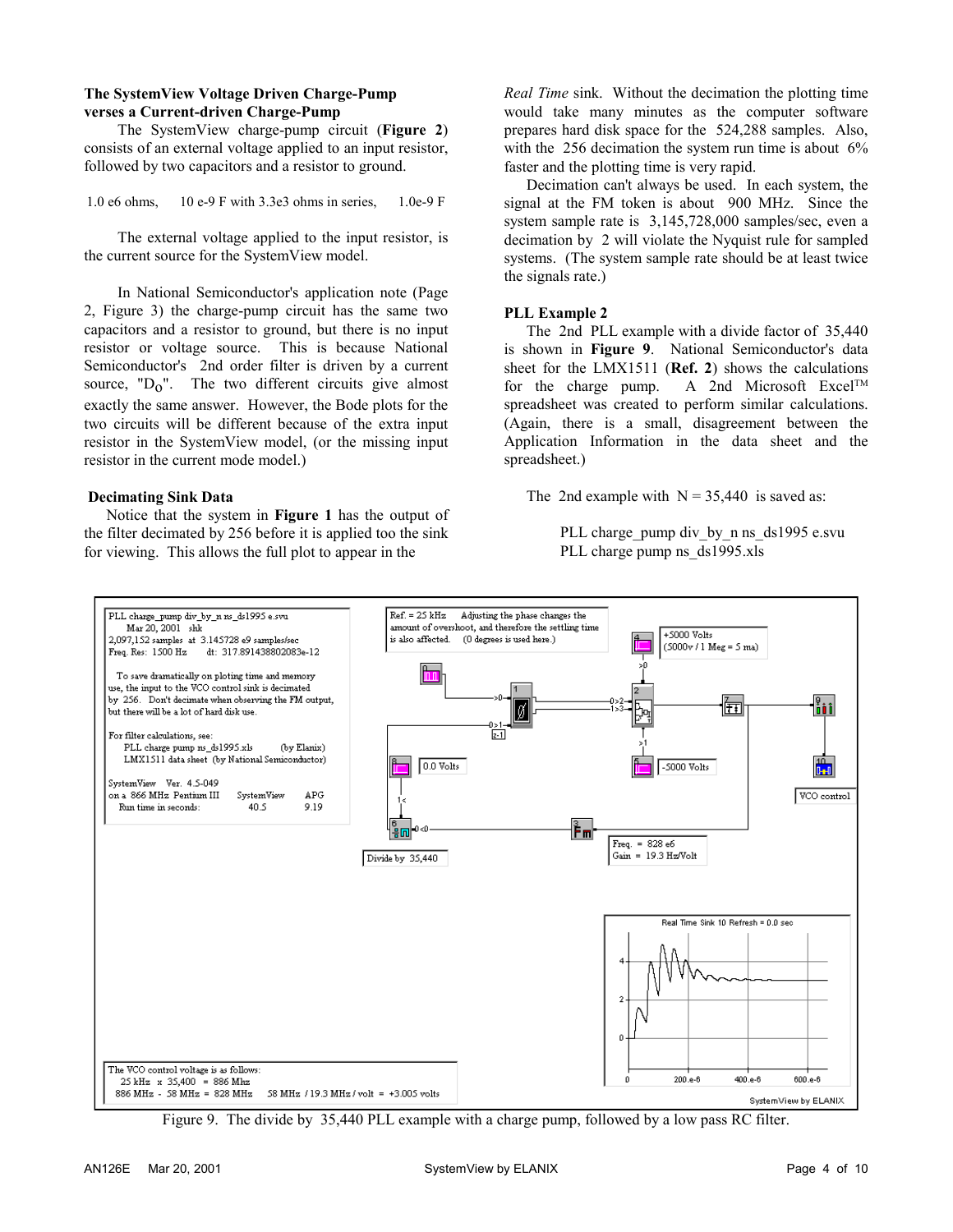The circuit values for the 2nd PLL example with a divide factor of 35,440 are shown in **Figures 10** and **11**. The Bode plots for the charge pump and the sideband filter are shown in **Figures 12** and **13**.

The magnified view in **Figure 14** (using twice as many samples) shows the PLL settling time as about 1.0 mSec. This is close to the settling time shown in the National Semiconductor data sheet, page 18.











Figure 13. The divide by 35,400 sideband filter.



Figure 14. A magnified view of the divide by 35,400 VCO control voltage.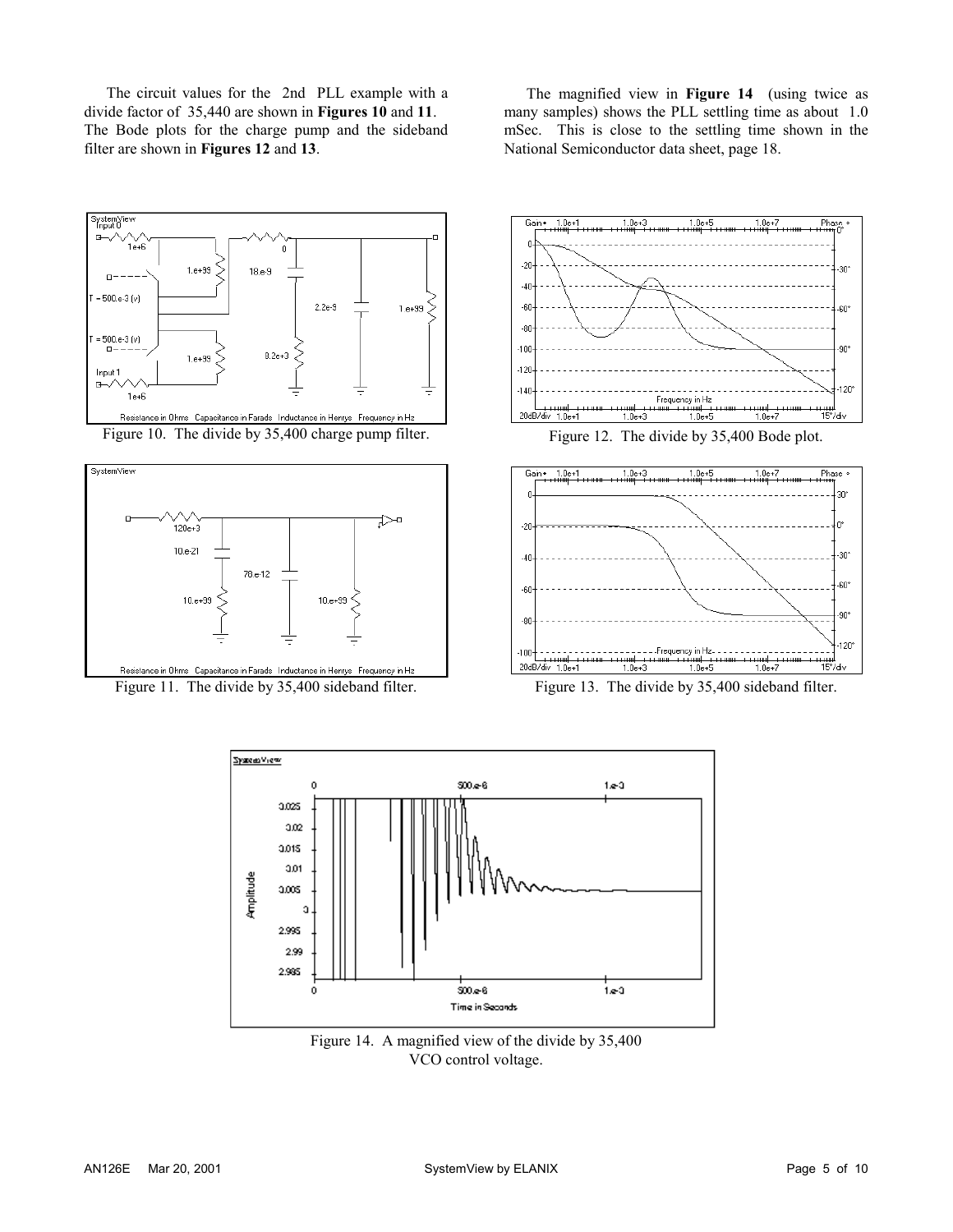#### **Adding Noise to the model**

It is not the intent of this application note to cover the topic of PLL phase noise. However, **Figure 15** shows a PLL with noise added to various points in the system. The PLL is the same one used in **Figure 1**, but with eight noise sources which are documented in **Table 1**.

If token 13 or 19 is raised to  $110.0$  e-3 v, every once in awhile, the loop will jump out of it's locked state, and then re-lock. For more information on this model with its noise sources, please see to **Ref. 3**.

| Noise Sources Used in Figure 13 |              |            |
|---------------------------------|--------------|------------|
| Type of Noise                   | Token Number | Amplitude  |
|                                 |              | (volts)    |
| Reference                       | 13           | $50.0 e-3$ |
| Divider                         | 19           | $50.0 e-3$ |
| Phase detector                  | 21 and 23    | $50.0 e-3$ |
| Loop filter                     | 25 and 27    | $1.0e-3$   |
| <b>FM</b>                       | 15           | $1.0e-3$   |
| <b>VCO</b>                      | 17           | $1.0e-3$   |
|                                 |              |            |

Table 1.



Figure 15. The PLL in **Figure 1** with eight noise sources added to the system.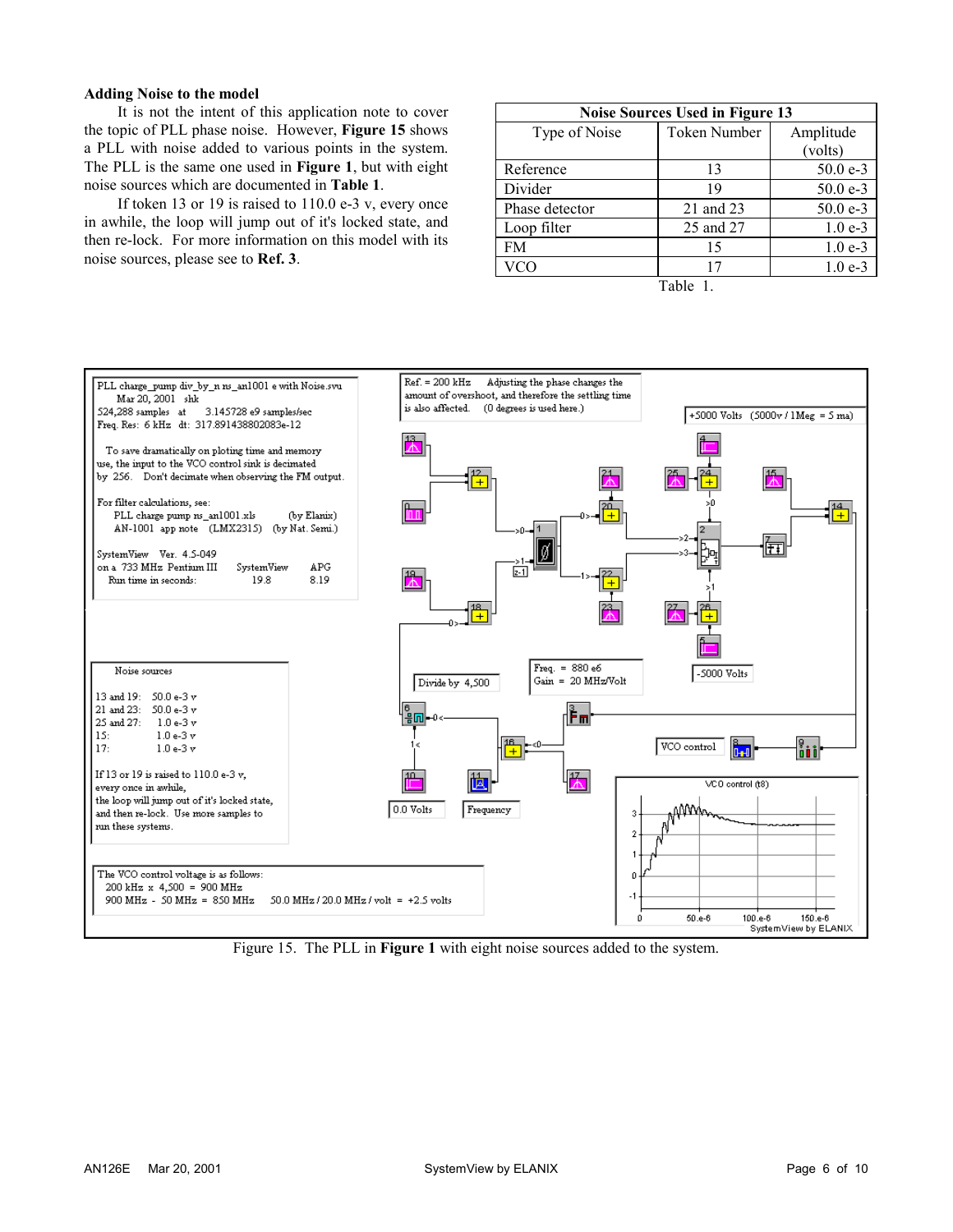#### **Adding Reference Frequency Leakage to the model**

**Figure 17** shows a PLL with some reference frequency leakage. The PLL is the same one used in Figure 1, but an attenuator reduces the reference frequency by 30 dB, and then adds the signal to the input of the second loop filter. This leakage would normally find its way into the loop through various ways, such as:

- 1. The power supply for the charge pump.
- 2. The power supply for the VCO.
- 







Figure 17. The PLL in **Figure 1** with some reference frequency leakage added to the system.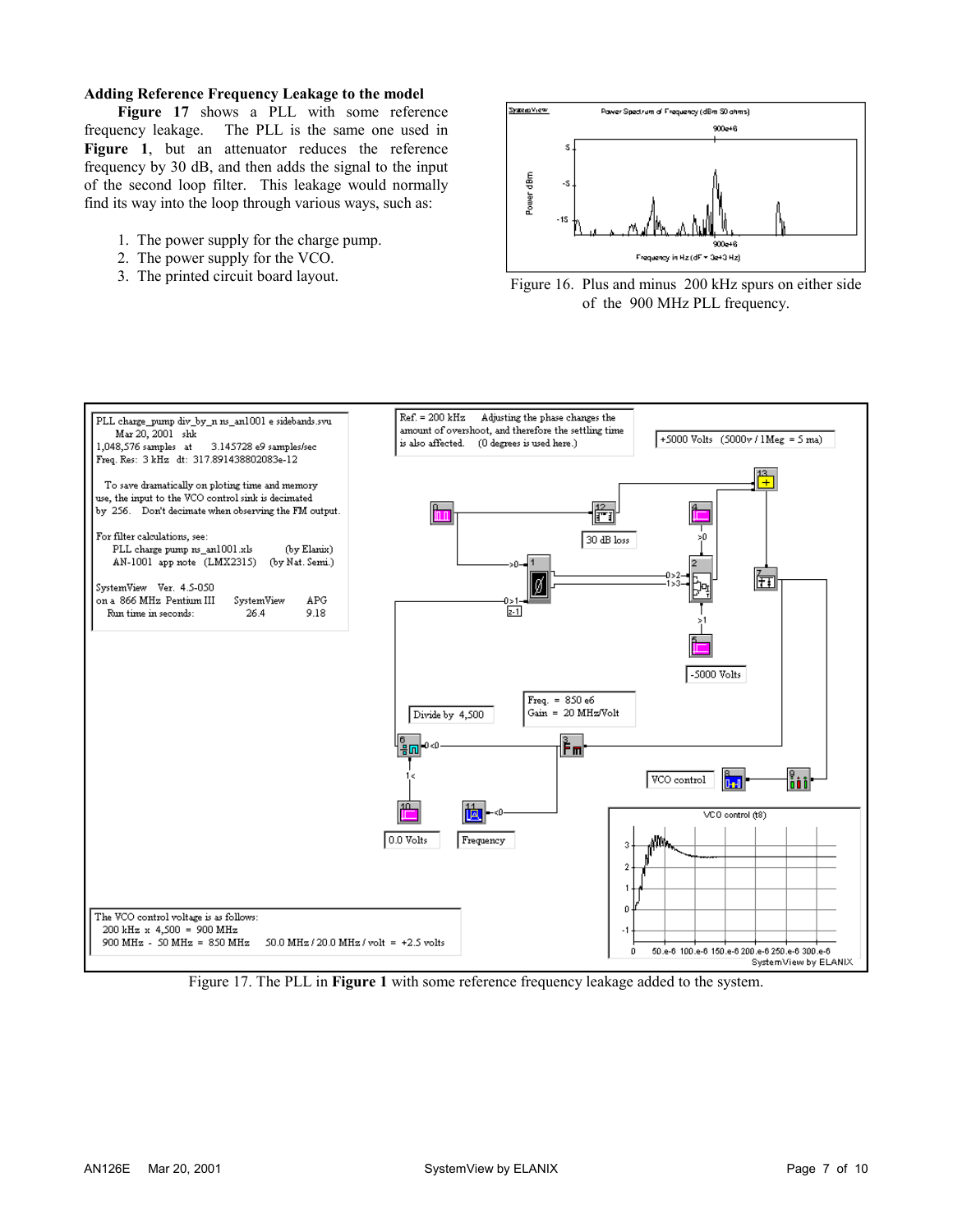#### **References**

**Ref. 1** An Analysis and Performance Evaluation of a Passive Filter Design Technique for Charge Pump Phase-Locked Loops, National Semiconductor, AN1001, May 1996, Available on their Web site: http://www.national.com/search/corp\_search\_tools.html

**Ref. 2** National Semiconductor data sheet for the LMX1501A/LMX1511 PLLatinum™ IC. Feb 1995, pages 15, 16, and 17

**Ref. 3** Philip J. Rezin, Microwaves & RF, Mar 2000, pages 63 - 72 (specifically, pages 66 and 71).

For more information on SystemView simulation software please contact:

ELANIX, Inc. 5655 Lindero Canyon Road, Suite 721 Westlake Village CA 91362 Tel: (818) 597-1414 Fax: (818) 597-1427

Visit our web home page (www.elanix.com) to download an evaluation version of the software that can run this simulation as well as other user entered designs.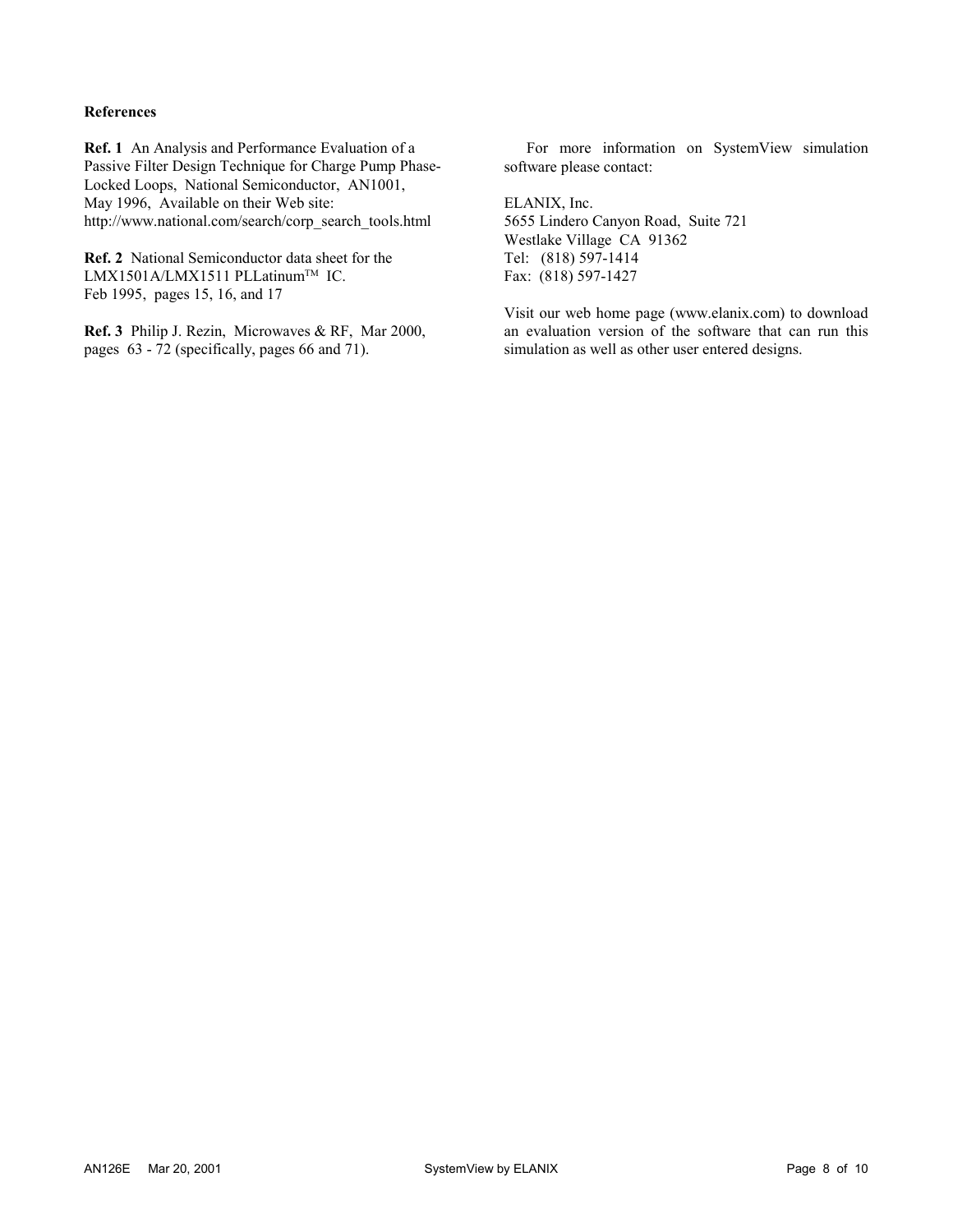PLL charge pump ns\_an1001.xls March 10, 1999 by Stephen Kratzet

## **Calculation of Parts Values for a Charge Pump style PLL**

|                 | <b>Values Entered from the Keyboard</b>                                 |                                                                                                                                                |                 |
|-----------------|-------------------------------------------------------------------------|------------------------------------------------------------------------------------------------------------------------------------------------|-----------------|
| Kvco            | $20.00E + 6$ Hz/Volt                                                    | VCO gain (FM Mod gain).                                                                                                                        |                 |
| Kcp             | 5.00E-3 Amp                                                             | Phase-detector/Charge-pump gain.                                                                                                               |                 |
| RFopt           | 900.00E+6 Hz/Volt                                                       | VCO frequency when optimized.                                                                                                                  |                 |
| Fref            | $200.00E + 3$ Hz/Volt                                                   | Reference frequency.                                                                                                                           |                 |
| <b>BWhz</b>     | 20.00E+3 Hz/Volt                                                        | Loop bandwidth in Hertz.                                                                                                                       |                 |
| PhMar           | 45.0 degrees                                                            | Phase margin in degrees.                                                                                                                       |                 |
| <b>ATTEN</b>    | $20.0$ dB                                                               | Attenuation of reference spurs by the additional RC filter.                                                                                    |                 |
| Lpf R3          | 22,000 Ohms                                                             | RC-PLL filter series resistor (R3)                                                                                                             |                 |
|                 | <b>Calculated Charge Pump Filter and Low Pass Filter Circuit Values</b> |                                                                                                                                                |                 |
| N               | 4,500                                                                   | Divide ratio = $(RFopt / Fref)$                                                                                                                |                 |
| Ctog            | 1.076E-9 Farads                                                         | Capacitor only to ground.                                                                                                                      | (Charge pump)   |
| Cwsr            | $10.50E-9$ Farads                                                       | Capacitor with series resistor.                                                                                                                | (Charge pump)   |
| Rwsc            | $3.38E+3$ Ohms                                                          | Resistor with series capacitor.                                                                                                                | (Charge pump)   |
| $Lpf_C3$        | 108.51E-12 Farads                                                       | $RC-PLL$ filter capacitor to ground $(C3)$ .                                                                                                   | (RC-PLL filter) |
|                 | Calculated Charge Pump Current Source Parameters                        |                                                                                                                                                |                 |
|                 |                                                                         | To keep the current source relitively linear, use $+500.0$ and $-500.0$ voltage sources (Step Source) at the input                             |                 |
|                 |                                                                         | to the charge pump token. Then calculate the current source series resistor as follows:                                                        |                 |
| Rcp             | 100,000 ohms                                                            | Charge pump resistor (2 places). (Rcp = $500 / Kcp$ )<br>The resistor after the switches (feeding the charge pump filter) is set to zero ohms. |                 |
|                 | <b>Intermediate Calculations</b>                                        |                                                                                                                                                |                 |
| <b>BWrad</b>    | 125,664 Radians                                                         | Loop bandwidth in Radians = $(2 \pi x BWhz)$                                                                                                   |                 |
| T1calc          | 3.296E-06 Seconds                                                       | $T1 = \text{secPhMar} - \text{tanPhMar} / \text{BWrad} = (1/\text{cosPhMar}) - \text{tanPhMar} / \text{BWrad}$                                 |                 |
| T3calc          | $2.387E-06$ Seconds                                                     | $T3 = sqrt(10 exp((ATTEN / 20) - 1) / (2 x PI)(x Fref) x 2)$                                                                                   |                 |
|                 | Calculated loop bandwidth                                               |                                                                                                                                                |                 |
| BWcalcLT        | 5.6835E-06                                                              | $BWcalcLT = tanPhMar x (Tlealc + T3calc)$                                                                                                      |                 |
| <b>BWcalcLB</b> | 4.0172E-11                                                              | BWcalcLB = $((Tlealc + T3calc) \land 2) + (Tlealc x T3calc)$                                                                                   |                 |
| BWcalcRT        | 4.0172E-11                                                              | $BWcaleRT = BWcaleLB$                                                                                                                          |                 |
| <b>BWcalcRB</b> | 3.2303E-11                                                              | $BWcaleRB = BWcaleLT ^ 2$                                                                                                                      |                 |
| BWcalc          | 7.0439E+04 Hz                                                           | BWcalc = (BWcalcLT / BWcalcLB) x $\left[ \text{(sqrt1 + (BWcaleRT / BWcaleRB)) - 1} \right]$                                                   |                 |
| T2calc          | 3.5461E-05 Seconds                                                      | T2calc = $1 / [$ (BWcalc $\wedge$ 2) x (T1calc + T3calc)]                                                                                      |                 |
|                 | $C1$ (Ctog -- Cap to ground in charge pump) Calculations                |                                                                                                                                                |                 |
| CtogLT          | 1.0000E+05                                                              | $CtogLT = Kcp \times Kvco$                                                                                                                     |                 |
| CtogLB          | 2.2327E+13                                                              | CtogLB = $(BWcalc \land 2) \times N$                                                                                                           |                 |
| CtogRT          | 7.2393E+00                                                              | $C$ togRT = (1 + (BWcalc ^2) x (T2calc ^2))                                                                                                    |                 |
| CtogRB          | $1.0837E + 00$                                                          | CtogRB = $(1 + (BWeak^2) x (Tlealc^2)) x (1 + (BWeak^2) x (T3calc^2))$                                                                         |                 |
| Ctog            | 1.08E-9 Farads                                                          | $C$ tog =<br>$(Tlealc / T2calc)$ x $(CtogLT / CtogLB)$ x $sqrt(CtogRT / CtogRB)$                                                               |                 |
|                 |                                                                         | C <sub>2</sub> (Cwsr -- Cap with series resistor in charge pump) Calculations                                                                  |                 |
| Cwsr            | 10.50E-9 Farads                                                         | Cwsr = Ctog x ( $(T2calc / Tlealc) - 1$ )                                                                                                      |                 |
|                 |                                                                         | R2 (Rwsc -- Resistor with series cap in charge pump) Calculations                                                                              |                 |
| Rwsc            | 3,377.3 Ohms                                                            | $Rwsc = T2calc / Cwsr$                                                                                                                         |                 |
|                 | C3 (LPF C3 RC-PLL filter) Calculations                                  |                                                                                                                                                |                 |
| $Lpf_C3$        | 108.51E-12 Farads                                                       | Lpf $C3 = T3calc / Lpf R3$                                                                                                                     |                 |

The equations above are from National Semiconductor's application note AN1001 (May 1996)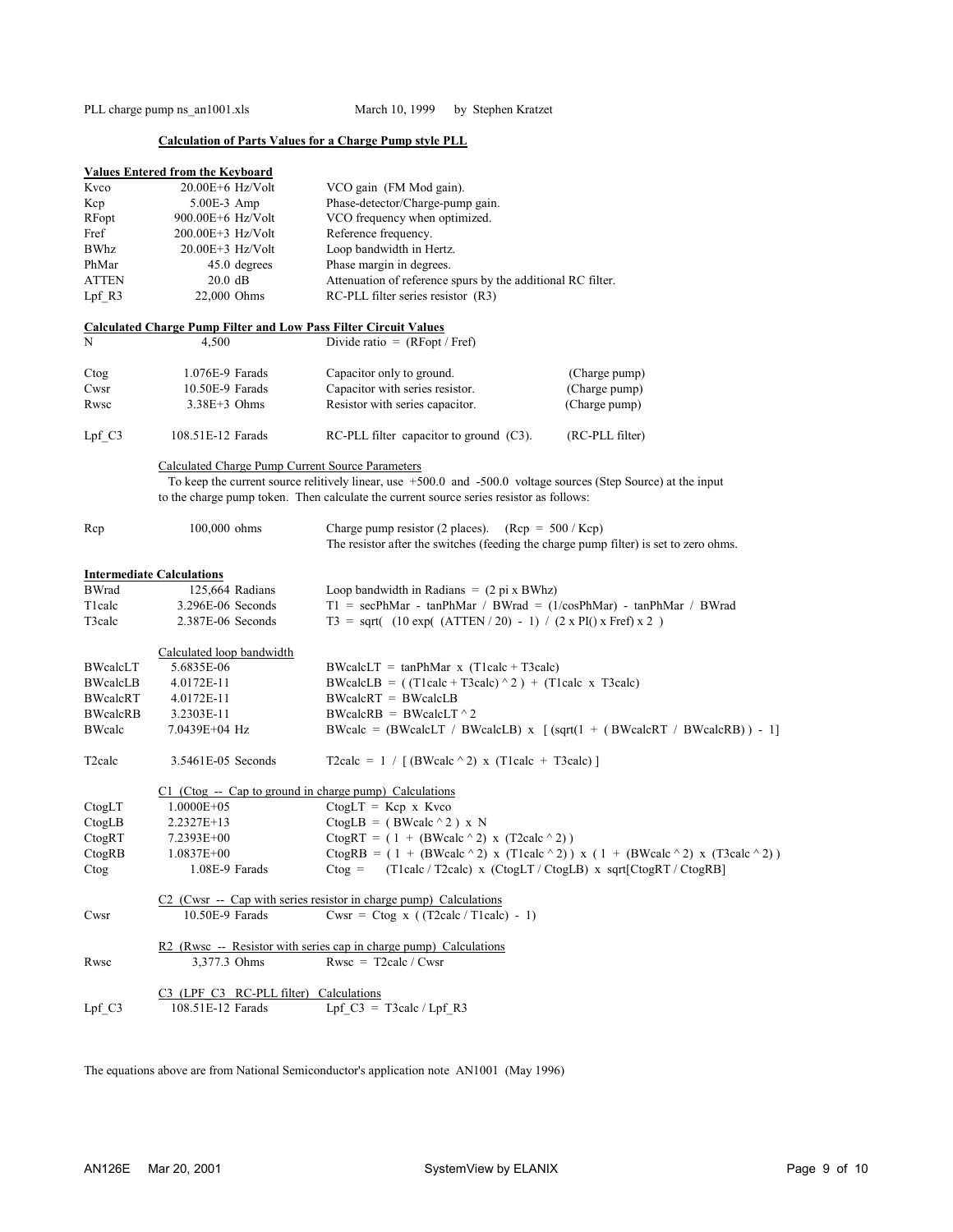PLL charge pump ns\_ds1995.xls March 10, 1999 by Stephen Kratzet

## **Calculation of Parts Values for a Charge Pump style PLL**

|                     | <b>Values Entered from the Keyboard</b>                                 |                                                                                                                |                 |
|---------------------|-------------------------------------------------------------------------|----------------------------------------------------------------------------------------------------------------|-----------------|
| Kvco                | $19.30E + 6$ Hz/Volt                                                    | VCO gain (FM Mod gain).                                                                                        |                 |
| Kcp                 | 5.00E-3 Amp                                                             | Phase-detector/Charge-pump gain.                                                                               |                 |
| RFopt               | 886.00E+6 Hz/Volt                                                       | VCO frequency when optimized.                                                                                  |                 |
| Fref                | $25.00E + 3$ Hz/Volt                                                    | Reference frequency.                                                                                           |                 |
| <b>BWhz</b>         | $5.00E + 3$ Hz/Volt                                                     | Loop bandwidth in Hertz.                                                                                       |                 |
| PhMar               | 43.0 degrees                                                            | Phase margin in degrees.                                                                                       |                 |
| <b>ATTEN</b>        | $10.0$ dB                                                               | Attenuation of reference spurs by the additional RC filter.                                                    |                 |
| Lpf R3              | 120,000 Ohms                                                            | RC-PLL filter series resistor (R3)                                                                             |                 |
|                     | <b>Calculated Charge Pump Filter and Low Pass Filter Circuit Values</b> |                                                                                                                |                 |
| N                   | 35,440                                                                  | Divide ratio = $(RFopt / Fref)$                                                                                |                 |
|                     |                                                                         |                                                                                                                |                 |
| Ctog                | $2.163E-9$ Farads                                                       | Capacitor only to ground.                                                                                      | (Charge pump)   |
| Cwsr                | 18.47E-9 Farads                                                         | Capacitor with series resistor.                                                                                | (Charge pump)   |
| Rwsc                | $7.15E+3$ Ohms                                                          | Resistor with series capacitor.                                                                                | (Charge pump)   |
|                     |                                                                         |                                                                                                                |                 |
| $Lpf_C3$            | 78.0E-12 Farads                                                         | $RC-PLL$ filter capacitor to ground $(C3)$ .                                                                   | (RC-PLL filter) |
|                     | Calculated Charge Pump Current Source Parameters                        |                                                                                                                |                 |
|                     |                                                                         | To keep the current source relitively linear, use +500.0 and -500.0 voltage sources (Step Source) at the input |                 |
|                     |                                                                         | to the charge pump token. Then calculate the current source series resistor as follows:                        |                 |
| Rcp                 | $100,000$ ohms                                                          | Charge pump resistor (2 places). $(Rep = 500 / Kcp)$                                                           |                 |
|                     |                                                                         | The resistor after the switches (feeding the charge pump filter) is set to zero ohms.                          |                 |
|                     |                                                                         |                                                                                                                |                 |
|                     | <b>Intermediate Calculations</b>                                        |                                                                                                                |                 |
| <b>BWrad</b>        | 31,416 Radians                                                          | Loop bandwidth in Radians = $(2 \pi x BWhz)$                                                                   |                 |
| T1calc              | 1.384E-05 Seconds                                                       | $T1 = secPhMar - tanPhMar / BWrad = (1/cosPhMar) - tanPhMar / BWrad$                                           |                 |
| T3calc              | $9.361E-06$ Seconds                                                     | $T3 = sqrt(10 exp((ATTEN / 20) - 1) / (2 x PI)(x Fref) x 2)$                                                   |                 |
|                     |                                                                         |                                                                                                                |                 |
|                     | Calculated loop bandwidth                                               |                                                                                                                |                 |
| BWcalcLT            | 2.1636E-05                                                              | $BWcaleLT = tanPhMar x (Tleale + T3cale)$                                                                      |                 |
| <b>BWcalcLB</b>     | 6.6789E-10                                                              | BWcalcLB = $((Tlealc + T3calc) \land 2) + (Tlealc x T3calc)$                                                   |                 |
| BWcalcRT            | 6.6789E-10                                                              | $BWcaleRT = BWcaleLB$                                                                                          |                 |
| <b>BWcalcRB</b>     | 4.6812E-10                                                              | $BWcaleRB = BWcaleLT ^ 2$                                                                                      |                 |
| BWcalc              | 1.8070E+04 Hz                                                           | BWcalc = (BWcalcLT / BWcalcLB) $x \left[ (sqrt1 + (BWcalcRT / BWcalcRB)) - 1 \right]$                          |                 |
|                     |                                                                         |                                                                                                                |                 |
| T <sub>2</sub> calc | 1.3200E-04 Seconds                                                      | T2calc = $1 / \left[ (BWcalc \land 2) \times (Tlealc) + T3calc \right]$                                        |                 |
|                     | $C1$ (Ctog -- Cap to ground in charge pump) Calculations                |                                                                                                                |                 |
| CtogLT              | 9.6500E+04                                                              | $CtogLT = Kcp x Kvco$                                                                                          |                 |
| CtogLB              | $1.1572E+13$                                                            | CtogLB = $(BWcalc \land 2) \times N$                                                                           |                 |
| CtogRT              | 6.6891E+00                                                              | CtogRT = $(1 + (BWcale^2) x (T2calc^2))$                                                                       |                 |
| CtogRB              | $1.0930E + 00$                                                          | CtogRB = $(1 + (BWeak^2) x (Tleale^2)) x (1 + (BWeak^2) x (T3cale^2))$                                         |                 |
|                     | 2.16E-9 Farads                                                          | $C$ tog =<br>(T1calc / T2calc) x (CtogLT / CtogLB) x sqrt[CtogRT / CtogRB]                                     |                 |
| Ctog                |                                                                         |                                                                                                                |                 |
|                     |                                                                         | $C2$ (Cwsr -- Cap with series resistor in charge pump) Calculations                                            |                 |
| Cwsr                | 18.47E-9 Farads                                                         | Cwsr = Ctog x ( $(T2calc / Tlealc) - 1$ )                                                                      |                 |
|                     |                                                                         |                                                                                                                |                 |
|                     |                                                                         | $R2$ (Rwsc - Resistor with series cap in charge pump) Calculations                                             |                 |
| Rwsc                | 7,147.7 Ohms                                                            | $Rwsc = T2calc / Cwsr$                                                                                         |                 |
|                     |                                                                         |                                                                                                                |                 |
|                     | C3 (LPF C3 RC-PLL filter) Calculations                                  |                                                                                                                |                 |
| $Lpf_C3$            | 78.01E-12 Farads                                                        | Lpf $C3 = T3calc / Lpf R3$                                                                                     |                 |
|                     |                                                                         |                                                                                                                |                 |

The equations above are from National Semiconductor's data sheet for the LMX1501A PLLatinnumTM (Feb 1995)